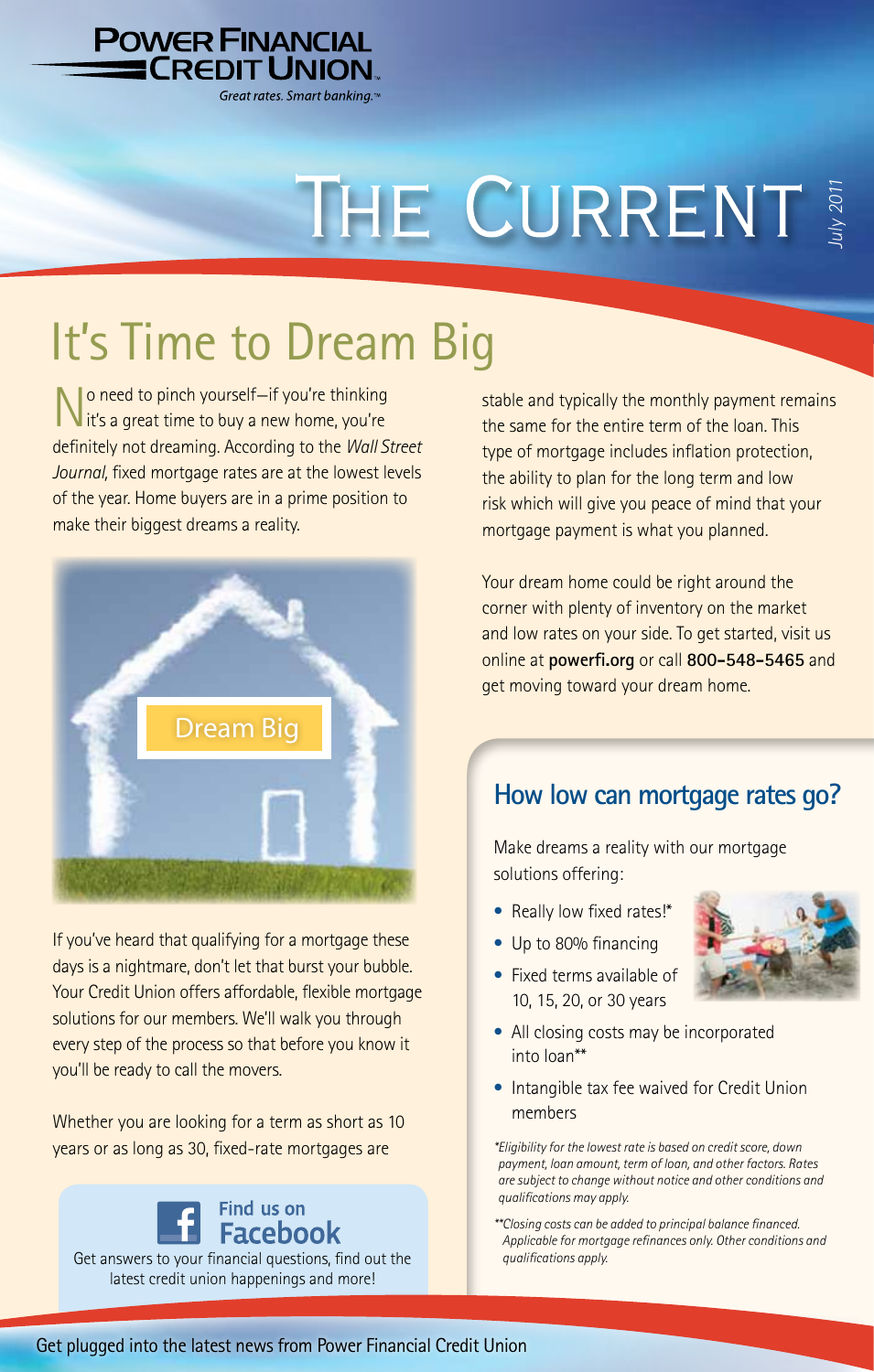## President's Message

### **Strong and Growing**

As the capital levels at banks become an<br>
increasingly discussed topic these days, we are proud to report our capital ratio remains above 10% and far better than regulations require. Deposit growth has been particularly robust so far this year as members trust us with their hard earned savings. As of the end of April 2011, member deposits have grown over \$35 million from year end 2010! And as free checking becomes extinct at many of the "big banks", your Credit Union remains steadfast in it's effort to preserve that product that so many of our members benefit from.

### **Credit Card and Mortgage Focus**

Loan volume remains a bit sluggish as South Florida continues to go about the hard work of recovering from the economic downturn. That said, we have been working extremely hard to offer excellent loan products at attractive rates. Your Credit Union remains committed to lend in the good times and bad ... after all, there is no better investment we can make than a loan to a member. We rolled out new credit card products with compelling value propositions and strongly believe they are an excellent alternative to the "big guys" cards. In addition, we have slashed our mortgage rates to help our members save even more money as they refinance or purchase their homes. Home equity rates are also extremely attractive. These are all products we offer a distinct advantage with and are excited by the excellent response shown by members as they take advantage themselves and tell friends and family of the opportunities Power Financial Credit Union has to offer.



**Allan M. Prindle**, *President and CEO*

### **Service Level Remains Top Priority**

As I hold Town Meetings with members throughout our branch footprint (last count over 40 meetings), I am consistently encouraged with the rave reviews members give us for service. We are lucky to have such an amazing group of team members that service you each and every day. I know I speak for all your Credit Union staff members when I tell you we intend to continue those efforts toward "family like" service. As I mentioned above, we are witnessing increasing momentum among current members that are referring friends and family and we sincerely thank you for that. A strong, growing cooperative enables us all to thrive as success is shared among the entire membership in the form of lower loan rates, higher deposit rates and additional service delivery options.

### **Let's Talk More About Cooperative**

As the dust settles from the recent economic debacle, it is increasingly evident that "profit at any cost" played a major part in the cause. Here at Power Financial Credit Union, cooperative culture and "member-centric" values reign supreme among the Board, Management and Staff. Both day to day and long term strategic decisions are based on the key tenet that they be made for the greater good of our membership, weighing equally the importance of service, convenience, value, safety and soundness. These tenets have served us well since 1951 and will continue to be the foundation of this excellent organization.

Thank you again for all your support and referrals.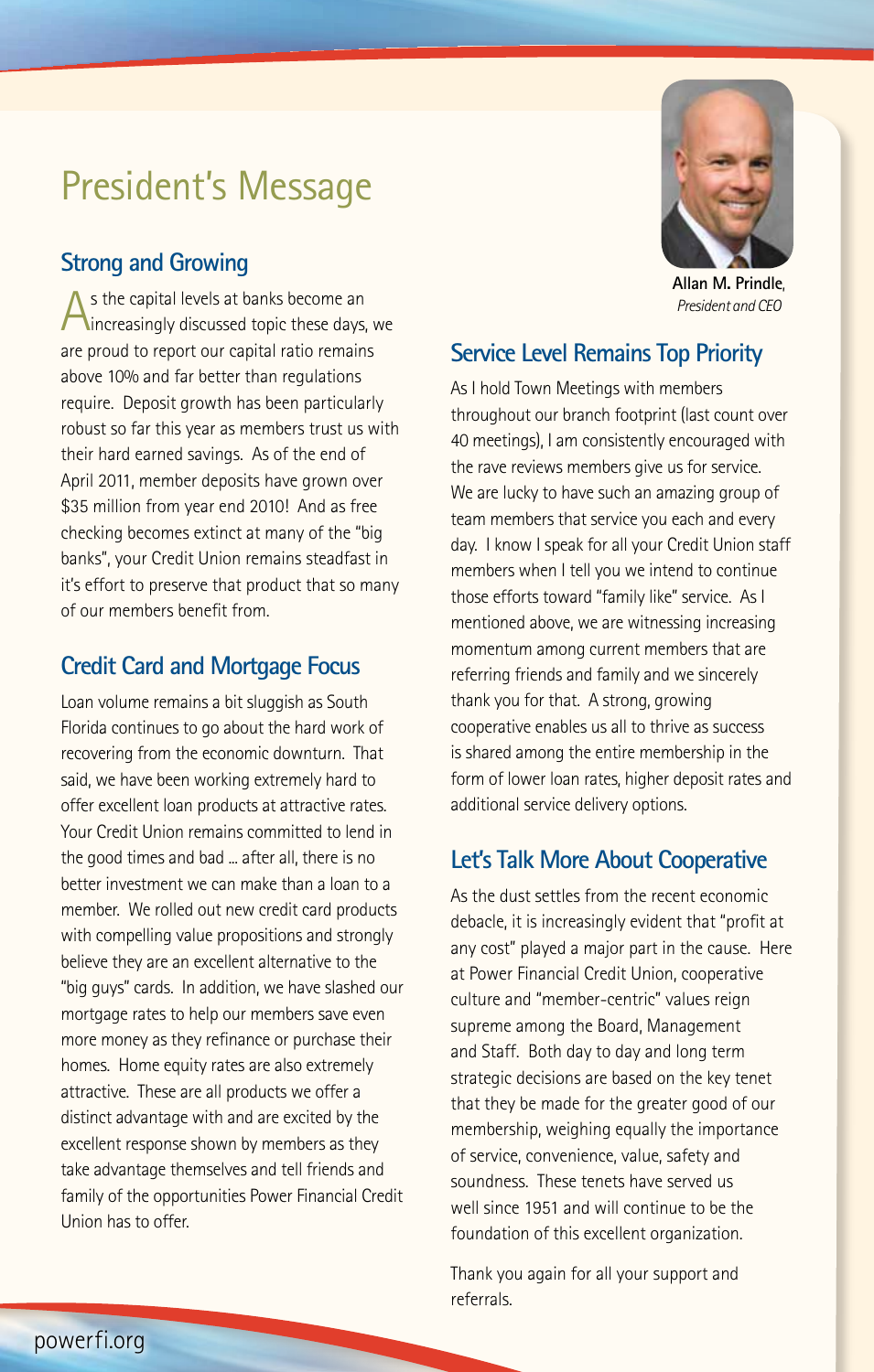## **POWER FINANCIAL**

Great rates. Smart banking.

## Take 5 to Prepare for Hurricane Season



The National Ocean and<br>Atmospheric Administration he National Ocean and (NOAA) is predicting an active storm season, so act now to prepare and protect your assets. Not only do you need to prepare your property and gather supplies—it's also extremely important to get financial information and reserves in order.

Federal Emergency Management Agency (FEMA) offers these five important steps you can take to safeguard important financial information:

**1. Review Insurance Records -** Obtain property, health, and life insurance if you do not have them already and review existing policies for the amount and extent of coverage.

**2. Inventory Home Possessions -** Take photos or a video of the interior and exterior of your home and create an inventory of possessions.

**3. Protect Important Documents -** Store important documents such as insurance policies, deeds, property records, and other important papers in a safe place, such as a safety deposit box away from your home.

**4. Have Money on Hand -** Consider saving money in an emergency savings account that could be used in any crisis and keep a small amount of cash or traveler's checks at home in a safe place where you can quickly access them in case of evacuation. You should also have a credit card with at least \$1,000 available. Apply for your Power Financial Credit Union **VISA Signature Credit Card** online at **powerfi.org** or stop by any one of our **convenient branch locations**.

**5. Set Up Electronic Payments in Advance -** A disaster can disrupt mail service for days or even weeks. If you depend on the mail for Social Security benefits or other deposits, switching to electronic deposits is a good idea. Also set up payments using **SecureLink Bill Pay** in advance so you do not fall behind in case of an emergency.

Power Financial Credit Union is here to help you prepare with services that will see you through storm season. Visit our website at **powerfi.org** or call us at **800-548-5465** to set up electronic payments, electronic deposits and more!

## Ready, Set, Summer

Make life easy, earn some extra cash and have a chance to win \$100 or \$5,000 when you use **SecureLink Bill Pay**! Here's how:

Sign up for **SecureLink Bill Pay** by July 31, 2011 and pay 3 bills to get a \$10 award, deposited right into your account. (The award will be credited by August 15, 2011.)

**Instant Win Game!** Whether you're a new or existing **SecureLink Bill Pay** user, if a token appears while in **SecureLink Online Banking,** click on the token and you'll be directed to the Instant Win Game where you can win \$100 or \$5,000.



Pay all your bills within **SecureLink Bill Pay**. It's the easy way to take care of all your summer bills in just minutes.

- Schedule to pay bills ahead of time so your summer vacation can be free of bills and worries.
- Quickly set up payment alerts to remind you when bills are due and help you avoid late fees.
- While away from home, you can see all your bill activity from any computer with Internet access.

Simplify life and sign up for **SecureLink Bill Pay** today at **powerfi.org**.